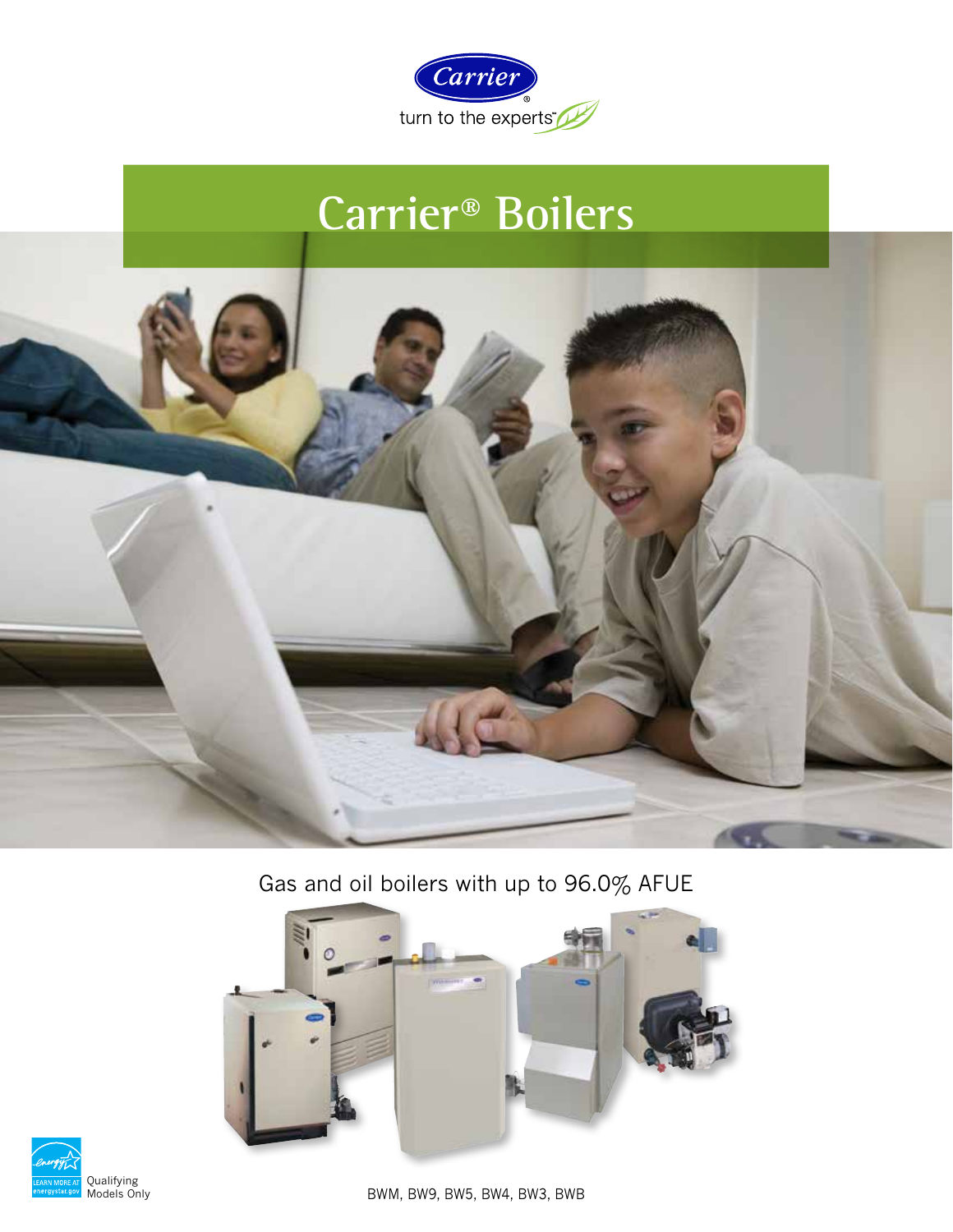## **What You Can Expect From Carrier**

Innovation, efficiency, quality: Our Carrier<sup>®</sup> boilers offer dependable heating and efficient performance you'll appreciate every day this winter. Throughout our boiler line, we never lose sight of the Carrier quality, environmental stewardship and lasting durability that have endured for more than a century.



### **Efficiency**

AFUE (Annual Fuel Utilization Efficiency) ratings are like your car's MPG – the higher the number, the greater the potential for savings. The Performance™ 96 gas boiler delivers up to 96.0% AFUE heating and the Performance 90 gas boiler achieves up to 90.0% AFUE. Both offer the potential for savings over an older, less efficient model you may be replacing.



### **Versatility**

Carrier® boilers are engineered for big performance from a compact cabinet. These models should easily fit into the space of an older, larger unit you may be replacing, and provide greater versatility for new installations.



#### **Limited Warranty**

To the original owner, the Carrier® Performance™ 96 and Performance 90 boilers are covered by a 10-year parts and 15-year heat exchanger limited warranty upon timely registration. The Carrier Performance 86 and Performance 84 boilers and the Comfort™ 80 boiler are covered by a 10-year parts and 20-year heat exchanger limited warranty upon timely registration. The limited warranty period is five years if not registered within 90 days of installation. Jurisdictions where warranty benefits cannot be conditioned on registration will receive the registered limited warranty period. See warranty certificate at carrier.com for complete details and restrictions.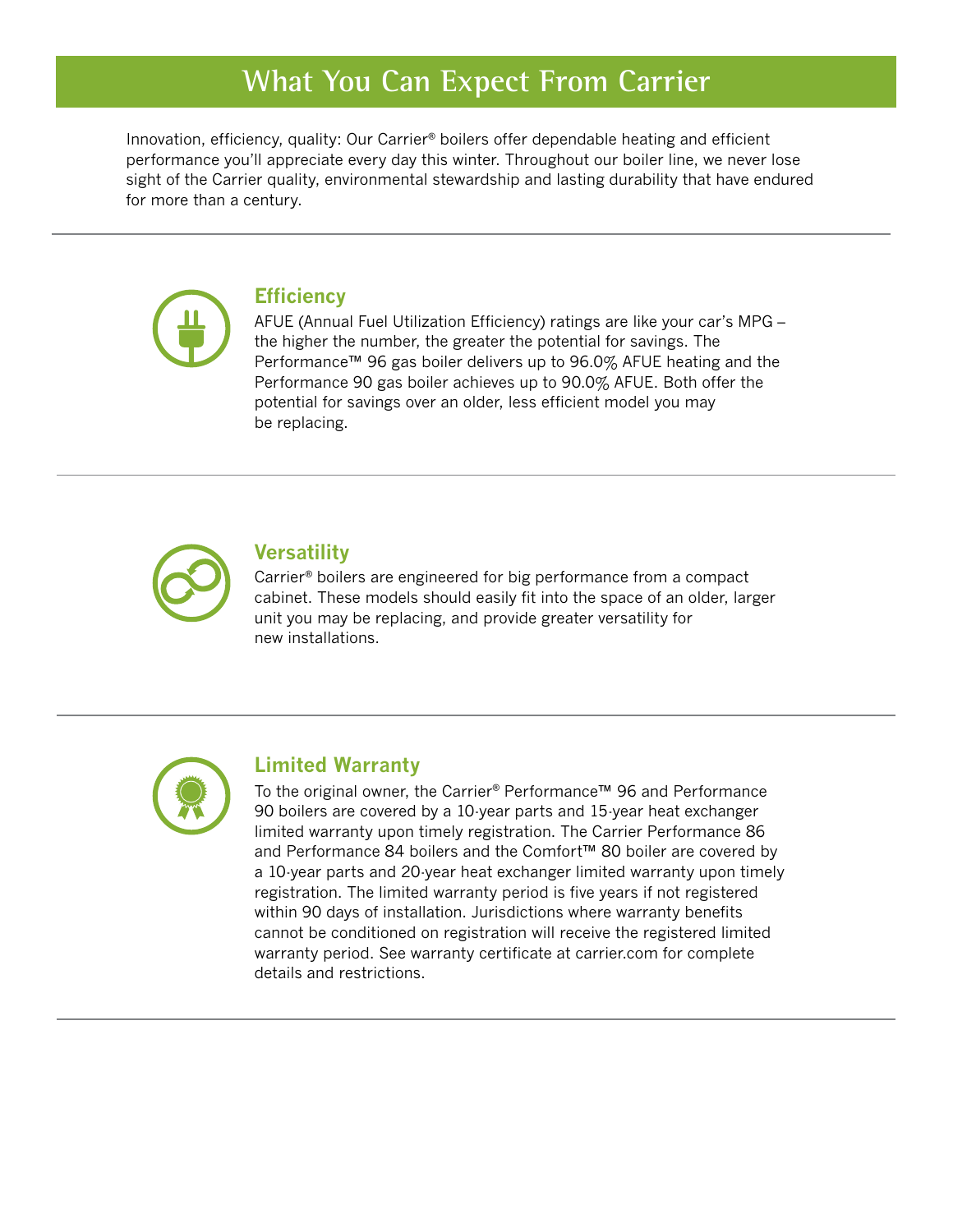# **A Range of Comfort**

Carrier delivers boilers in a range of shapes and sizes. Check out this side-by-side comparison to see how our Performance™ Series models measure up against our Comfort™ Series model.

|                         | Performance™ Series                             |                                                |                                                |                                                |                                                | Comfort™ Series                             |
|-------------------------|-------------------------------------------------|------------------------------------------------|------------------------------------------------|------------------------------------------------|------------------------------------------------|---------------------------------------------|
|                         | <b>BWM</b>                                      | BW <sub>9</sub>                                | <b>BW5</b>                                     | BW4                                            | <b>BW3</b>                                     | <b>BWB</b>                                  |
| <b>Performance</b>      | <b>Stainless Steel</b><br><b>Heat Exchanger</b> | Cast-Aluminum<br>Heat Exchanger                | Cast-Iron<br><b>Heat Exchanger</b>             | Cast-Iron<br>Heat Exchanger                    | Cast-Iron<br>Heat Exchanger                    | Cast-Iron<br>Heat Exchanger                 |
| <b>Fuel Source</b>      | Gas                                             | Gas                                            | Oil                                            | Oil                                            | Gas                                            | Gas                                         |
| <b>Efficiency</b>       | Up to 96.0% AFUE                                | Up to 90.0% AFUE                               | Up to 86.5% AFUE                               | Up to 86.5% AFUE                               | Up to 84.4% AFUE                               | Up to 82.0% AFUE                            |
| <b>Heat Format</b>      | Water                                           | Water                                          | Water                                          | Water                                          | Water                                          | Water                                       |
| Control                 | Integrated<br><b>Boiler Control</b>             | Integrated<br><b>Boiler Control</b>            | Integrated<br><b>Boiler Control</b>            | Integrated<br>Boiler Control                   | Integrated<br><b>Boiler Control</b>            | Integrated<br>Boiler Control                |
| <b>ENERGY STAR®</b>     | <b>Yes</b>                                      | Yes                                            | Yes                                            | <b>Yes</b>                                     | <b>No</b>                                      | <b>No</b>                                   |
| <b>Limited Warranty</b> | 10-year parts*<br>$15$ -year<br>heat exchanger  | 10-year parts*<br>$15$ -year<br>heat exchanger | 10-year parts*<br>$20$ -vear<br>heat exchanger | 10-year parts*<br>$20$ -vear<br>heat exchanger | 10-year parts*<br>$20$ -year<br>heat exchanger | 10-year parts*<br>20-year<br>heat exchanger |

\* Upon timely registration. The warranty period is five years if not registered within 90 days of installation.



#### **Performance™ 96 Model BWM Boiler shown**

### **The Carrier® Difference**

If you could look under the hood of a Carrier® Performance™ 96 boiler, model BWM, you'd see what drives the performance: a serious commitment to quality. This boiler provides excellent heat transfer and energy efficiency with its stainless steel heat exchanger. It also features a modulating gas valve that maintains your desired comfort and optimizes energy efficiency by adjusting settings to best match current conditions.

The Performance 90 boiler, model BW9, provides comfort and durability with its cast-aluminum heat exchanger that transfers heat three times faster than cast-iron models. Both models offer responsive, money-saving comfort backed by the most trusted and recognized name in comfort: Carrier.